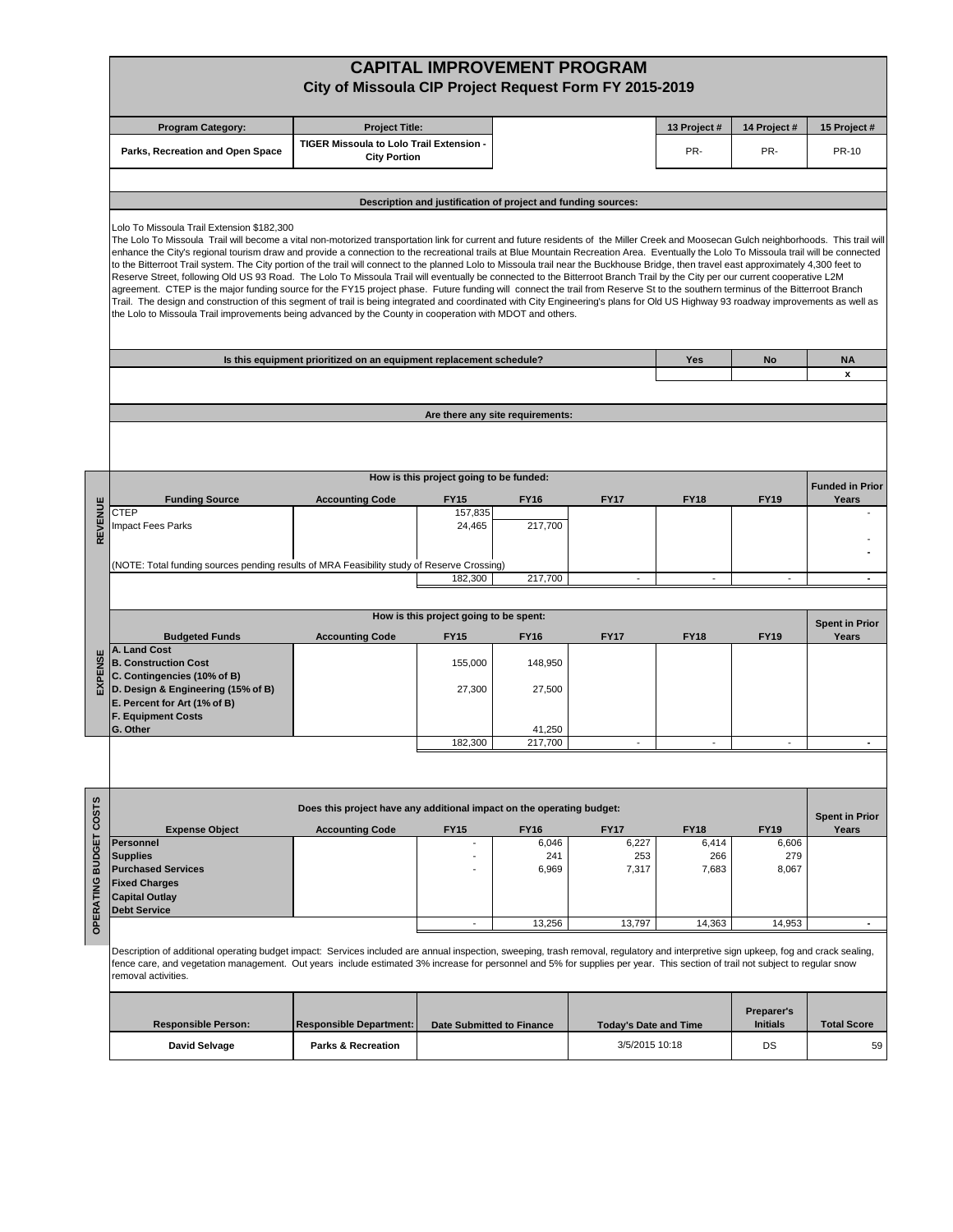| <b>CAPITAL IMPROVEMENT PROGRAM</b><br><b>Project Rating</b><br>(See C.I.P. Instructions For Explanation of Criteria)                                                                                                                                                         |                                                          |                                                                                                                                                                                                                                                                                                                                                                                       |                                                                                                                                                                                                                                                                                                                                                                                                                                                                                                                                                                                                                                                                                                                                                   |                                                                                                                                                                                                                                                                       |        |                              |  |  |  |  |  |
|------------------------------------------------------------------------------------------------------------------------------------------------------------------------------------------------------------------------------------------------------------------------------|----------------------------------------------------------|---------------------------------------------------------------------------------------------------------------------------------------------------------------------------------------------------------------------------------------------------------------------------------------------------------------------------------------------------------------------------------------|---------------------------------------------------------------------------------------------------------------------------------------------------------------------------------------------------------------------------------------------------------------------------------------------------------------------------------------------------------------------------------------------------------------------------------------------------------------------------------------------------------------------------------------------------------------------------------------------------------------------------------------------------------------------------------------------------------------------------------------------------|-----------------------------------------------------------------------------------------------------------------------------------------------------------------------------------------------------------------------------------------------------------------------|--------|------------------------------|--|--|--|--|--|
| <b>Program Category:</b><br><b>Project Title:</b>                                                                                                                                                                                                                            |                                                          |                                                                                                                                                                                                                                                                                                                                                                                       |                                                                                                                                                                                                                                                                                                                                                                                                                                                                                                                                                                                                                                                                                                                                                   | <b>PR-04</b>                                                                                                                                                                                                                                                          |        | 10 Project #                 |  |  |  |  |  |
| Parks, Recreation<br>and Open Space                                                                                                                                                                                                                                          | TIGER Missoula to Lolo Trail Extension<br>- City Portion |                                                                                                                                                                                                                                                                                                                                                                                       |                                                                                                                                                                                                                                                                                                                                                                                                                                                                                                                                                                                                                                                                                                                                                   |                                                                                                                                                                                                                                                                       |        | <b>PR-10</b>                 |  |  |  |  |  |
|                                                                                                                                                                                                                                                                              | <b>Qualitative Analysis</b>                              | Yes                                                                                                                                                                                                                                                                                                                                                                                   | No                                                                                                                                                                                                                                                                                                                                                                                                                                                                                                                                                                                                                                                                                                                                                | <b>Comments</b>                                                                                                                                                                                                                                                       |        |                              |  |  |  |  |  |
| 1. Is the project necessa<br>state, or local legal requirements? This cri-<br>terion includes projects mandated by Court<br>Order to meet requirements of law or other<br>requirements. Of special concern is that the<br>project be accessible to the handicapped.          |                                                          | x                                                                                                                                                                                                                                                                                                                                                                                     |                                                                                                                                                                                                                                                                                                                                                                                                                                                                                                                                                                                                                                                                                                                                                   |                                                                                                                                                                                                                                                                       |        |                              |  |  |  |  |  |
| 2. Is the project necessary to fulfill a con-<br>tractual requirement? This criterion includes<br>Federal or State grants which require local<br>participation. Indicate the Grant name and<br>number in the comment column.                                                 |                                                          | X                                                                                                                                                                                                                                                                                                                                                                                     |                                                                                                                                                                                                                                                                                                                                                                                                                                                                                                                                                                                                                                                                                                                                                   | Funding the project will fullfill a contractual agreement made by the City with the County, MDOT and other entities<br>specific to the Lolo To Missoula Trail and TIGER Grant Funding. Matching funds are neecessary to secure Federal<br>CTEP funds for the project. |        |                              |  |  |  |  |  |
| 3. Is this project urgently required? Will de-<br>lay result in curtailment of an essential ser-<br>vice? This statement should be checked<br>'Yes" only if an emergency is clearly indi-<br>cated; otherwise, answer "No". If "Yes",<br>be sure to give full justification. |                                                          |                                                                                                                                                                                                                                                                                                                                                                                       | х                                                                                                                                                                                                                                                                                                                                                                                                                                                                                                                                                                                                                                                                                                                                                 |                                                                                                                                                                                                                                                                       |        |                              |  |  |  |  |  |
| 4. Does the project provide for and/or im-<br>prove public health and/or public safety?<br>This criterion should be answered "No" un-<br>less public health and/or safety can be<br>shown to be an urgent or critical factor.                                                |                                                          |                                                                                                                                                                                                                                                                                                                                                                                       | x                                                                                                                                                                                                                                                                                                                                                                                                                                                                                                                                                                                                                                                                                                                                                 | Air quality improvements and quality of life improvements are benefits of this project.                                                                                                                                                                               |        |                              |  |  |  |  |  |
| <b>Quantitative Analysis</b>                                                                                                                                                                                                                                                 |                                                          | Raw<br><b>Score</b><br>Range                                                                                                                                                                                                                                                                                                                                                          |                                                                                                                                                                                                                                                                                                                                                                                                                                                                                                                                                                                                                                                                                                                                                   | <b>Comments</b>                                                                                                                                                                                                                                                       | Weight | <b>Total</b><br><b>Score</b> |  |  |  |  |  |
| 5. Does the project result in maximum<br>benefit to the community from the<br>investment dollar?                                                                                                                                                                             |                                                          | $(0-3)$<br>3                                                                                                                                                                                                                                                                                                                                                                          | Yes. Trails represent a significant economic and public health benefit to the City and are an<br>effective use of public funding. Trail development costs a fraction of what typical road or highway<br>5<br>construction costs on a per traveler basis. Trails can carry 5 to 10 times the number of people than<br>a typical driving lane can. Indirect benefits to the community include reduced emmissions, traffic,<br>and energy consumption. Economic development opportunities associated with tourism are<br>enhanced. Leveraged use of CTEP funding maximizes community benenfit by providing jobs<br>primarily to local businesses For every City project dollar spent, \$3.31 in federal funds are brought<br>into the local economy. |                                                                                                                                                                                                                                                                       |        | 15                           |  |  |  |  |  |
| 6. Does the project require speedy<br>implementation in order to assure its<br>maximum effectiveness?                                                                                                                                                                        |                                                          | $(0-3)$<br>3                                                                                                                                                                                                                                                                                                                                                                          | Yes. The Missoula to Lolo Trial requires speedy implementation to meet the requirements of the<br>TIGER Grant received to design and construct the trail. Each year the project is delayed, costs<br>4<br>increase. This is true for consultant fees, materials, contracted labor and acquisition when needed.                                                                                                                                                                                                                                                                                                                                                                                                                                    |                                                                                                                                                                                                                                                                       |        |                              |  |  |  |  |  |
| 7. Does the project conserve energy,<br>cultural or natural resources, or reduce<br>pollution?                                                                                                                                                                               |                                                          | $(0-3)$<br>3                                                                                                                                                                                                                                                                                                                                                                          | Yes. Trips taken by biking and walking replace trips taken by car thus reducing traffic congestion<br>and pollution. Trail projects conserve energy by requiring less energy consumption in their<br>4<br>construction and by reducing the number of vehicles on the roads. Well connected bike/ped<br>infrastructure encourages compact, mixed-use development which reduces sprawl that is<br>destructive to the natural resources surrounding our community.                                                                                                                                                                                                                                                                                   |                                                                                                                                                                                                                                                                       |        |                              |  |  |  |  |  |
| $(0-2)$<br>8. Does the project improve or expand<br>upon essential City services where such<br>2<br>services are recognized and accepted as<br>being necessary and effective?                                                                                                |                                                          |                                                                                                                                                                                                                                                                                                                                                                                       | Yes. This project will extend the City's Active Transportation System made up of a network of<br>sidewalks, bike lanes, bike routes and trails. This critical transportation system provides<br>transportation options to the general public that are economical, accessible and promote healthy<br>living. This trail will be designated as Primary Commuter Trail to provide increased connectivity to<br>major destinations in town; specifically Southgate Mall, Downtown and surrounding neighborhoods.                                                                                                                                                                                                                                      | 4                                                                                                                                                                                                                                                                     | 8      |                              |  |  |  |  |  |
| 9. Does the project specifically relate to the<br>City's strategic planning priorities or other<br>plans?                                                                                                                                                                    | $(0-3)$<br>3                                             | Yes. The project is supported by the Master Parks Plan, the Active Transportation Plan and the<br>Long Range Transportation Plan. It is an integral part of the City's TDM plan to reduce VMT 6%.<br>This project will be designated as Primary Commuter Trail to expand the City's system. This project<br>is supported by the public as evidenced in the City's planning documents. | 4                                                                                                                                                                                                                                                                                                                                                                                                                                                                                                                                                                                                                                                                                                                                                 | 12                                                                                                                                                                                                                                                                    |        |                              |  |  |  |  |  |
|                                                                                                                                                                                                                                                                              |                                                          |                                                                                                                                                                                                                                                                                                                                                                                       |                                                                                                                                                                                                                                                                                                                                                                                                                                                                                                                                                                                                                                                                                                                                                   | <b>Total Score</b>                                                                                                                                                                                                                                                    |        | 59                           |  |  |  |  |  |